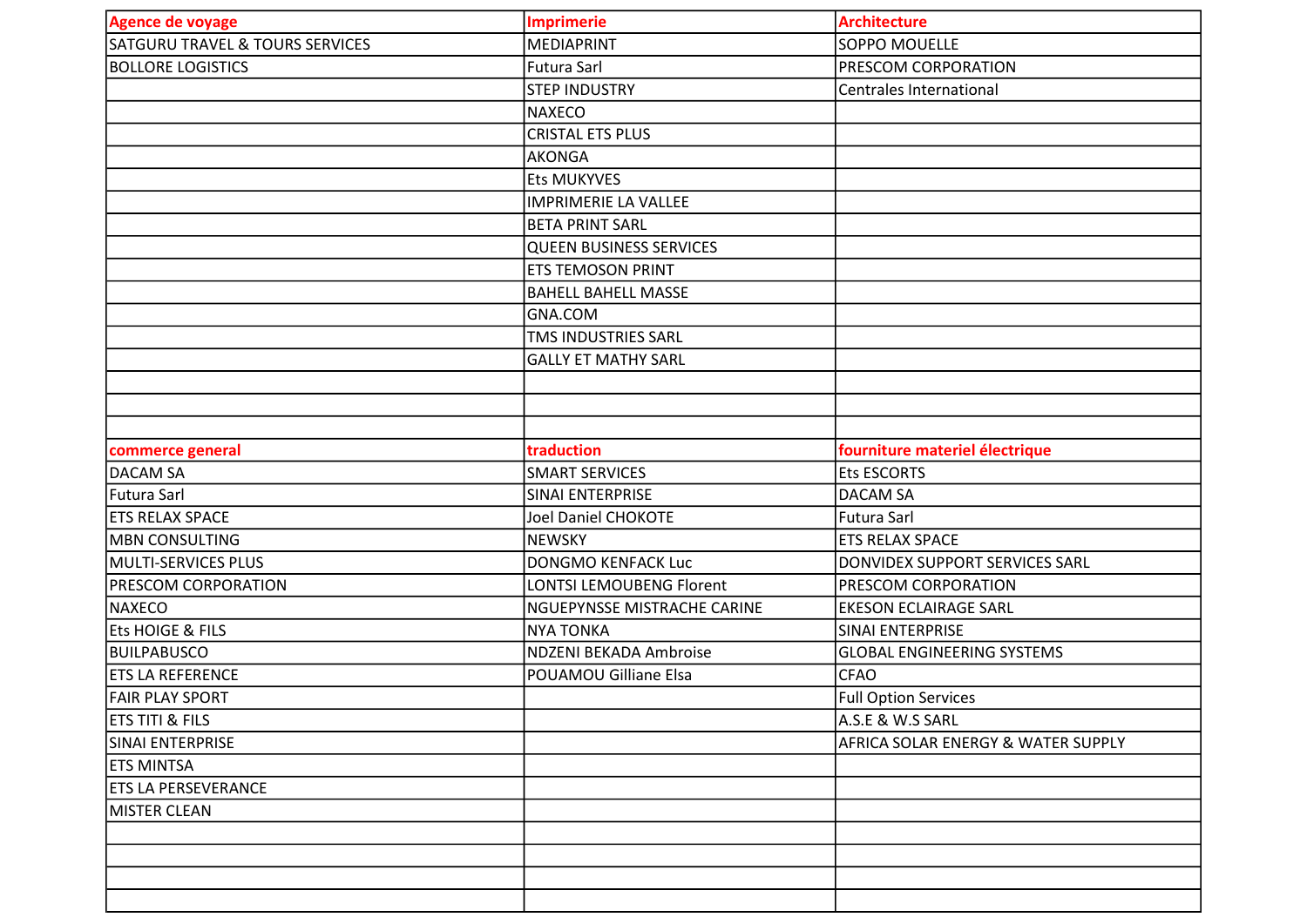| Fourniture Matériel et équipements Informatiques | Génie civil                        | <b>Schemas directeur informatique</b> |
|--------------------------------------------------|------------------------------------|---------------------------------------|
| IISSON'S INTERNATIONAL                           | <b>Ets ESCORTS</b>                 | PROWAY CONSULTING                     |
| A <sub>2i</sub>                                  | <b>WInner Sarl</b>                 | <b>TALENTYS</b>                       |
| Futura Sarl                                      | DONVIDEX SUPPORT SERVICES SARL     | PROJETS EXPERTS CONSULTING            |
| DONVIDEX SUPPORT SERVICES SARL                   | <b>EXPRESS SERVICES PLUS</b>       | <b>GETEC</b>                          |
| <b>TALENTYS</b>                                  | PRESCOM CORPORATION                | <b>VSOFT ENGINEERING</b>              |
| <b>SOLUTION PLUS</b>                             | <b>BUILPABUSCO</b>                 | <b>ST DIGITAL</b>                     |
| MULTI-SERVICES PLUS                              | <b>GHOPO SIME Boris</b>            | <b>NEW TECHNOLOGY SYSTEMS</b>         |
| PRESCOM CORPORATION                              | <b>Ets MUKYVES</b>                 | <b>NetView Solutions</b>              |
| AKONGA                                           | LG BTP SARL                        | <b>ITECH SARL</b>                     |
| PROJETS EXPERTS CONSULTING                       | <b>ONDOUA FOUDA Albert</b>         |                                       |
| <b>PROF-LINK SARL</b>                            | FOBE & Cie                         |                                       |
| <b>Ets MUKYVES</b>                               | Centrales International            |                                       |
| ETS TITI & FILS                                  | MVONDO NVOGO Alexandre             |                                       |
| <b>ST DIGITAL</b>                                |                                    |                                       |
| <b>GLOBAL ENGINEERING SYSTEMS</b>                |                                    |                                       |
| <b>CFAO</b>                                      |                                    |                                       |
| <b>NEWSKY</b>                                    |                                    |                                       |
| Ets Junior                                       |                                    |                                       |
| <b>NetView Solutions</b>                         |                                    |                                       |
| <b>ITECH SARL</b>                                |                                    |                                       |
| <b>Full Option Services</b>                      |                                    |                                       |
| <b>MAK DISTRIBUTION SARL</b>                     |                                    |                                       |
|                                                  |                                    |                                       |
| <b>Déménagements</b>                             | <b>Restauration</b>                | <b>Assurances</b>                     |
| <b>ETS RELAX SPACE</b>                           | ETS SERVICE TRAITEUR LES PYRAMIDES | <b>ONDUOA ONDOUA Emmanuel</b>         |
| <b>SWISS EXPRESS TRANSIT</b>                     | <b>MICOTEL</b>                     | CAMEROUN ASSISTANCE SANITAIRE         |
|                                                  | <b>Ets Junior</b>                  |                                       |
|                                                  | <b>CIGALONS</b>                    |                                       |
|                                                  |                                    |                                       |
|                                                  |                                    |                                       |
|                                                  |                                    |                                       |
|                                                  |                                    |                                       |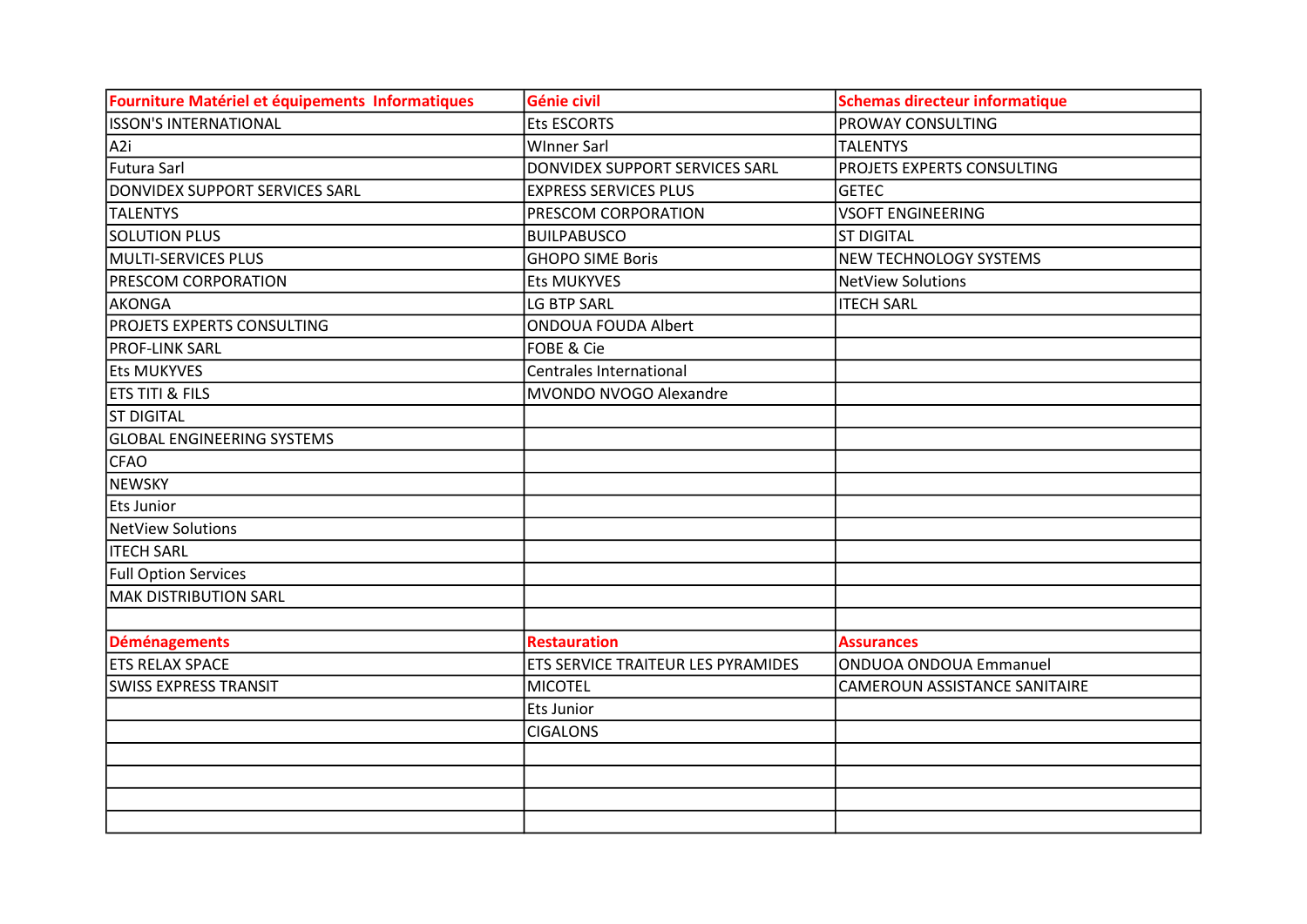| Sécurité incendie                | <b>Developpement des logiciels</b>                      | <b>Location des voitures</b>    |
|----------------------------------|---------------------------------------------------------|---------------------------------|
| <b>AFRIQUE CONSEILS SARL</b>     | MULTI-SERVICES PLUS                                     | <b>PRESCOM CORPORATION</b>      |
| <b>PRESCOM CORPORATION</b>       | <b>VSOFT ENGINEERING</b>                                | <b>VIP LOCATION</b>             |
| <b>ETS RELAX SPACE</b>           | <b>ST DIGITAL</b>                                       | <b>EXACT INDUSTRY &amp; 6</b>   |
| <b>GETEC</b>                     | NEW TECHNOLOGY SYSTEMS                                  | LOXEA                           |
| <b>CFAO</b>                      | <b>NetView Solutions</b>                                |                                 |
| NetView Solutions                | <b>ITECH SARL</b>                                       |                                 |
| <b>Full Option Services</b>      |                                                         |                                 |
|                                  |                                                         |                                 |
|                                  |                                                         |                                 |
|                                  |                                                         |                                 |
|                                  |                                                         |                                 |
|                                  |                                                         |                                 |
|                                  |                                                         |                                 |
|                                  |                                                         |                                 |
|                                  |                                                         |                                 |
|                                  |                                                         |                                 |
|                                  |                                                         |                                 |
|                                  |                                                         |                                 |
| Fourniture Matériel reprographie | Fourniture du mobilier de bureau et matériel de bureaux | <b>Quincaillerie</b>            |
| <b>ISSON'S INTERNATIONAL</b>     | <b>ISSON'S INTERNATIONAL</b>                            | <b>PRESCOM CORPORATION</b>      |
| <b>ETS RELAX SPACE</b>           | Futura Sarl                                             | BUILPABUSCO                     |
| <b>Ets HOIGE &amp; FILS</b>      | <b>ETS RELAX SPACE</b>                                  | SINAI ENTERPRISE                |
| AKONGA                           | MULTI-SERVICES PLUS                                     | <b>LEADER CONSTRUCTION SARL</b> |
| <b>SOMAPA</b>                    | PRESCOM CORPORATION                                     |                                 |
| <b>CFAO</b>                      | Ets HOIGE & FILS                                        |                                 |
| <b>Full Option Services</b>      | <b>PROF-LINK SARL</b>                                   |                                 |
|                                  | Ets MUKYVES                                             |                                 |
|                                  | <b>ETS TITI &amp; FILS</b>                              |                                 |
|                                  | SINAI ENTERPRISE                                        |                                 |
|                                  | NEXT SARL                                               |                                 |
|                                  | <b>SOMAPA</b>                                           |                                 |
|                                  | <b>Ets Junior</b>                                       |                                 |
|                                  | <b>ECDA</b>                                             |                                 |
|                                  |                                                         |                                 |
|                                  |                                                         |                                 |
|                                  |                                                         |                                 |
|                                  |                                                         |                                 |
|                                  |                                                         |                                 |
|                                  |                                                         |                                 |